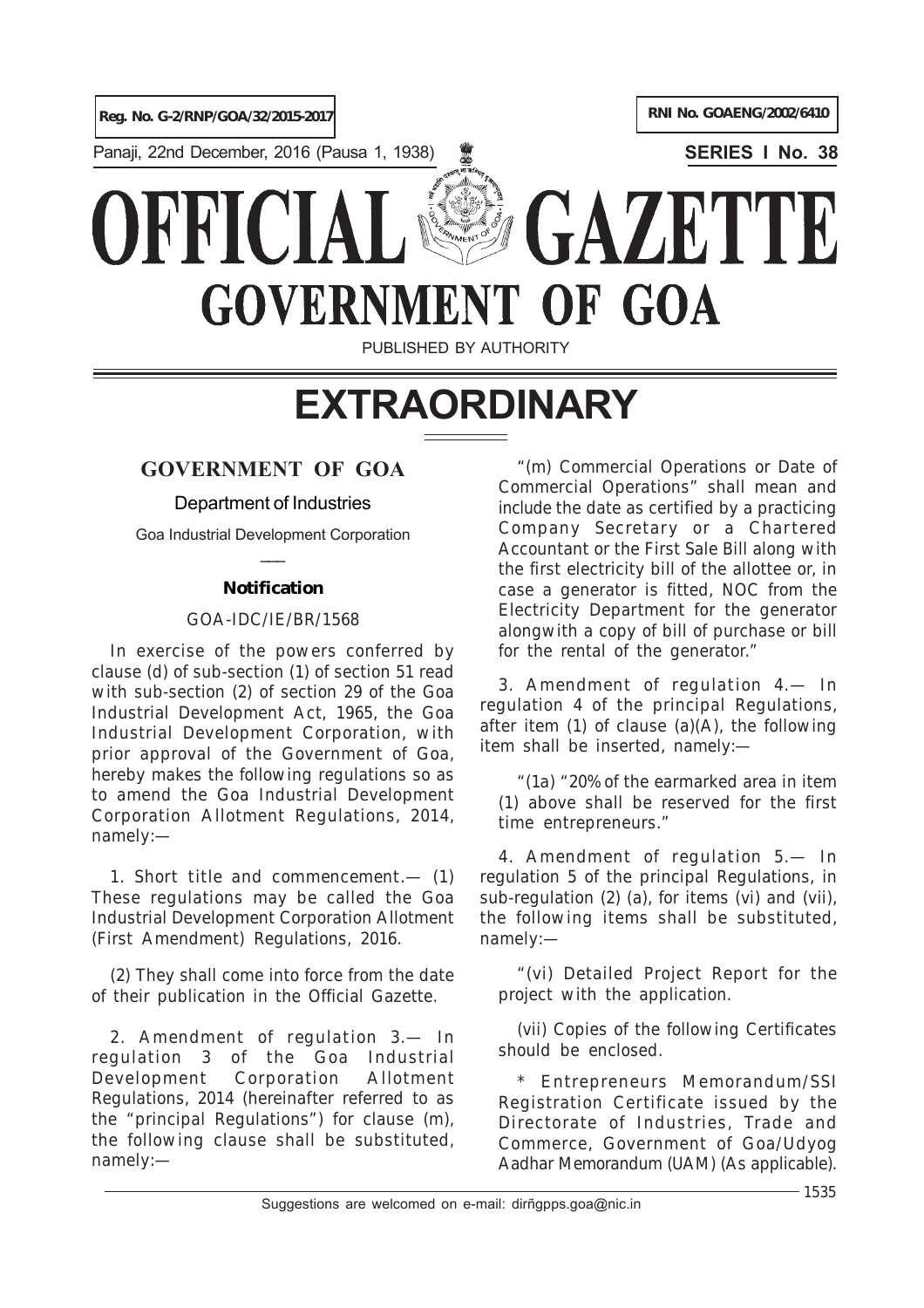\* Proof of financial strength/support certified by a Chartered Accountant or Bank/financial institution, as the case may be.

\* Technical Education/Qualification of the Entrepreneurs/Promoters.".

5. *Amendment of regulation 10*.— In regulation 10 of the principal Regulations, for the expression "30% of FAR of the land/plot area allotted", the expression "30% of the land/plot area allotted" shall be substituted.

*Umeshchandra L. Joshi*, Managing Director, for and on behalf of the Goa Industrial Development Corporation.

Panaji, 21st December, 2016.

#### $\overline{\phantom{a}}$ **Notification**

#### GOA-IDC/IE/BR/1569

In exercise of the powers conferred by clause (*d*) of sub-section (*1*) of section 51 read with sub-section (*2*) of section 29 of the Goa Industrial Development Act, 1965 (Act 22 of 1965), the Goa Industrial Development Corporation, with prior approval of the Government of Goa, hereby makes the following regulations so as to amend the Goa Industrial Development Corporation Transfer and Sub-Lease Regulations, 2014, namely:—

1. *Short title and commencement.*— (*1*) These regulations may be called the Goa Industrial Development Corporation Transfer and Sub-Lease (First Amendment) Regulations, 2016.

(*2*) They shall come into force from the date of their publication in the Official Gazette.

2. *Amendment of regulation 3.*— In regulation 3 of the Goa Industrial Development Corporation Transfer and Sub- -Lease Regulations, 2014 (hereinafter referred to as the "principal Regulations)",—

(*i*) in clause (*f*), for the expression "value of Rs. 300/- per sq. mts.," the expression "value of Rs. 1,000/- per sq. mts.," shall be substituted;

(*ii*) in clause (*g*), for the words "and the Occupancy Certificate is obtained for part or whole of the building", the expression "to the extent of at least 30% of the land/ /plot area allotted and the Occupancy Certificate is obtained for the same" shall be substituted.

3. *Amendment of regulation 6.*— In regulation 6 (*i*) of the principal Regulations, clause (*b*) shall be omitted.

4. *Amendment of regulation 8.*— In regulation 8 of the principal Regulations, for the expression "penalty equal to 10% per year or part thereof, of the prevailing premium rate per sq. mts., for the plot area", the expression "penalty equal to 10% of the transfer fee per year or part thereof" shall be substituted.

5. *Substitution of regulation 13.*— For regulation 13 of the principal Regulations, the following regulation shall be substituted, namely:—

"13. *Sub-leasing fee.*— (*1*) Sub-lease permitted under these regulations and approved by the Corporation shall entail the following fees:—

(*i*) For all sub-leases given after starting of commercial operations by the allottee— 8% of the prevailing premium rate per square meter per year, calculated on the total sub-leased area allotted upto a sub-leasing period of 10 years.

(*ii*) For all sub-leases given prior to starting of commercial operations by the allottee— 10% of the prevailing premium rate per square meter per year, calculated on the total sub-leased area allotted upto a sub-leasing period of 10 years.

(*iii*) For any sub-leases beyond the period of 10 years:— 2% above the rates mentioned under regulation (*i*) and (*ii*) above:

Provided, however, that any extension of sub-lease beyond the period of 10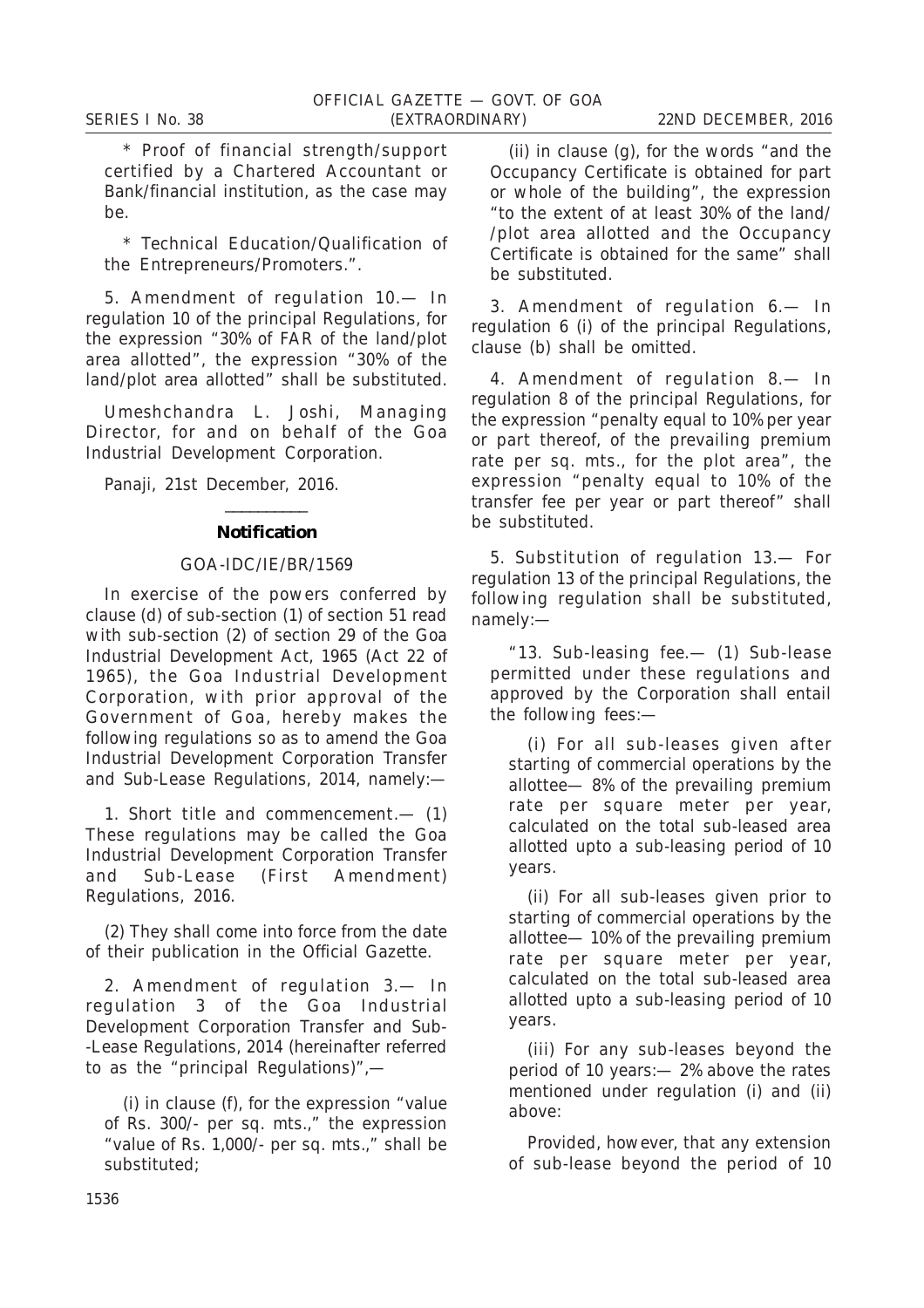years shall be permitted only with the prior approval of the Chairman of the Goa Industrial Development Corporation.

(*2*) The sub-lease fees shall be paid in yearly instalments calculated on the premium rate per square meter prevailing on the due date of the payment. However, if the applicant pays the sub-lease fees in lump sum for a period of five years and above, a rebate of 10% of the fees shall be allowed.

(*3*) In case of delay in payment of yearly instalment of sub-lease fees, a penalty of 1% per month shall be charged for delay in payment beyond 15 days of the due date.

(*4*) Failure to pay the yearly instalment beyond a period of 12 months, the sub- -lease shall be deemed as unauthorized sub-lease.".

6. *Amendment for regulation 14.*— In regulation 14 of the principal Regulations, for the figures "20%", the figures "30%" shall be substituted.

7. *Amendment of regulation 15.*— In regulation 15 of the principal Regulations,—

(*i*) for the expression "land/plot," the expression "land/plot/shed/shop/godown" shall be substituted;

(*ii*) clause (*i*) shall be omitted;

as per 6 (*ii*) (*4*).

(*iii*) in clause (*ii*), the expression "In addition to the surrender charges specified under clause 15 (*i*)" shall be omitted.

8. *Amendment of regulation 19.*— In regulation 19 of the principal Regulations, for the expression "Board of the Corporation", the expression "Screening Committee constituted under regulation 5 (*iii*)" shall be substituted.

9. *Substitution of Schedule IA.*— For Schedule IA to the principal Regulations, the following shall be substituted, namely:—

#### "SCHEDULE - IA

Conveyance of the lease hold rights over the plot/land initiated due to,—

- (*i*) attaining the age of 60 years or above;
- (ii) death; or
- (*iii*) permanent disability or serious health condition, certified by the Goa Medical College; of the proprietor, partner, key person or promoter specified in the application for allotment of plot, shall be made to his/her/ /their legal representatives in the following order of preference, namely:—
	- (a) spouse and children;
	- (b) father and mother;
	- (c) brother and sister.

10. *Amendment of Schedule IB*.— In Schedule IB to the principal Regulations,—

(*i*) clause (*i*) shall be omitted;

(*ii*) for clause (*iii*), the following clause shall be substituted, namely:—

"(*iii*) Sub-leases between Associate/ /Sister Companies and Associate/Sister firms;"

11. *Substitution of Schedule III.*— For Schedule III of the principal Regulations, the following shall be substituted, namely:—

| Sl. No.          | Status of applicant and the plot<br>sought to be transferred                                                                                                                       | Non-Refundable<br>Transfer fees                                      | Processing<br>fees |
|------------------|------------------------------------------------------------------------------------------------------------------------------------------------------------------------------------|----------------------------------------------------------------------|--------------------|
| $\left(1\right)$ | $\left( 2\right)$                                                                                                                                                                  | (3)                                                                  | (4)                |
| 1(a)             | Bonafide applicants where the construction on the<br>plot has met the definition of partial construction<br>but is not coming under the definition of<br>substantial construction. | 60% of the prevailing<br>plot rate per sq. mts.<br>of the plot area. | Rs. $5,000/-$      |
| (b)              | Applicants of all plots other than manufacturing and<br>permissible transfer of alcohol and tobacco products                                                                       |                                                                      |                    |

"SCHEDULE-III